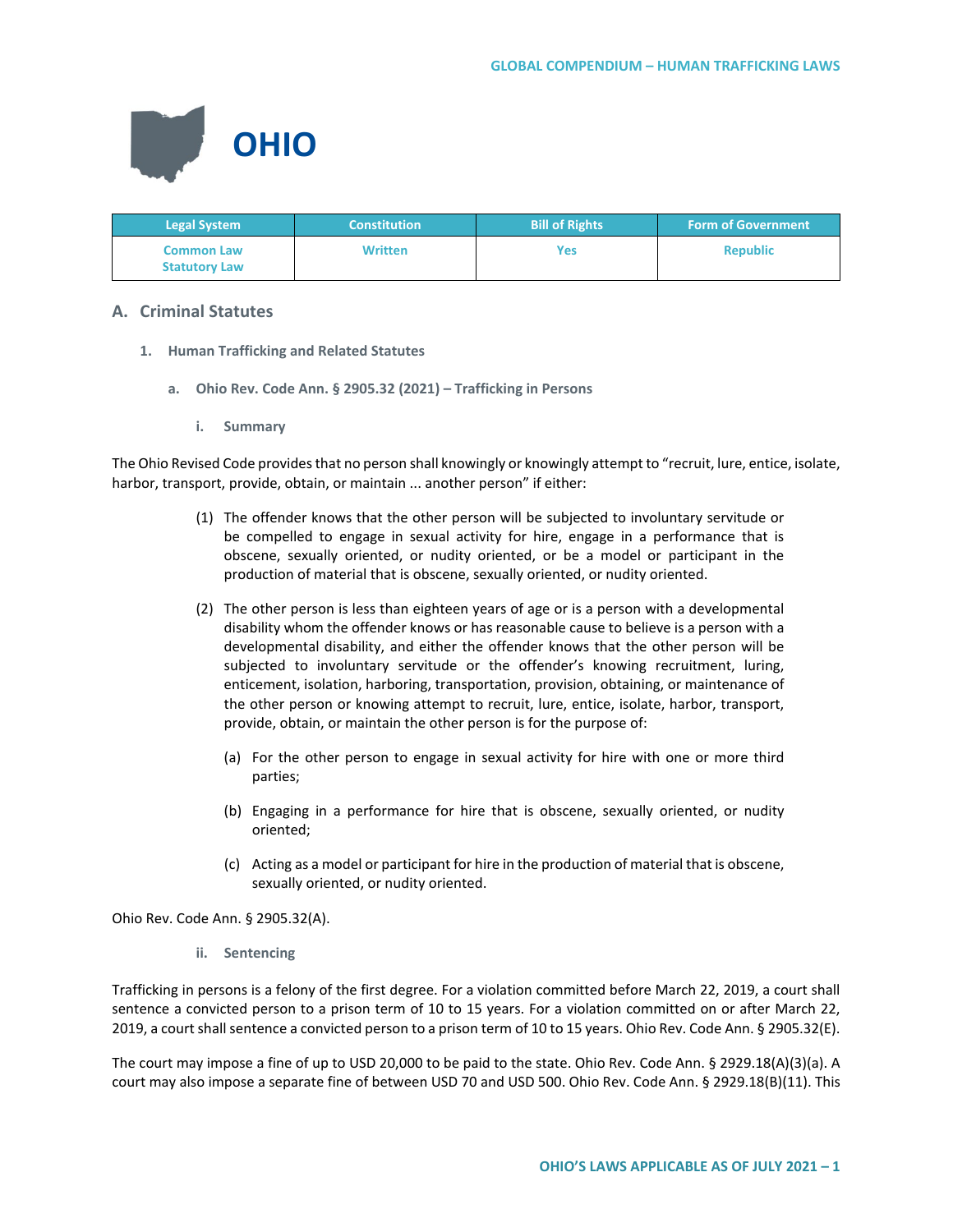additional fine is deposited in an "address confidentiality program fund" for trafficking victims. Ohio Rev. Code Ann. § 2929.18 (B)(11).

A court also may also order a defendant convicted of trafficking in persons to make restitution. Ohio Rev. Code Ann. §§ 2929.18(A)(1), 2928(B)(8).

In addition to receiving restitution, a victim may receive an "award of reparations for economic loss arising from criminally injurious conduct." The Ohio Attorney General may make such an award if "the requirements for an award" are "satisfied by a preponderance of the evidence." Ohio Rev. Code Ann. § 2743.52(A).

**iii. Statute of Limitations**

Prosecutions for trafficking in persons generally must commence within 20 years after the commission of the offense. Ohio Rev. Code Ann. § 2901.13(A)(3)(a). The limitations period does not begin to run in a prosecution for trafficking in persons that involves an injury "of a nature that reasonably indicates abuse or neglect" of a minor under 18 years old or a minor under 21 years old with a developmental disability or physical impairment until (1) the victim "reaches the age of majority," or (2) a public children services agency or peace officer in the county where the abuse occurred "has been notified that abuse or neglect is known, suspected, or believed to have occurred." Ohio Rev. Code Ann. § 2901.13(J)(1)–(2).

**b. Ohio Rev. Code Ann. § 2905.33 (2011) – Unlawful Conduct Regarding Documents**

"No person ... shall knowingly destroy, conceal, remove, confiscate, or possess any actual or purported government identification document or passport of another person" in the course of or with intent to commit trafficking in persons (Ohio Rev. Code Ann. § 2905.32), compelling prostitution (Ohio Rev. Code Ann. § 2907.21), promoting prostitution (Ohio Rev. Code Ann. § 2907.22), pandering obscenity involving a minor or impaired person (Ohio Rev. Code Ann. § 2907.321), or pandering sexually oriented matter involving a minor or impaired person (Ohio Rev. Code Ann. § 2907.322). Ohio Rev. Code Ann. § 2905.33(A). Unlawful conduct with respect to documents is a felony of the third degree. Ohio Rev. Code Ann. § 2905.33(B).

**c. Ohio Rev. Code Ann. § 2921.32 (2012) – Obstruction of Justice**

Obstructing justice in the furtherance of a human trafficking violation is a felony of the second degree. Ohio Rev. Code Ann. § 2921.32(C)(6).

**d. Ohio Rev. Code Ann. § 2907.24 (2021) – Soliciting Prostitution; Solicitation After Positive HIV Test**

A person is guilty of soliciting prostitution when the person knowingly solicits another to engage in "sexual activity for hire in exchange for the person receiving anything of value from the other person." Ohio Rev. Code Ann. § 2907.24(A)(1). "Sexual activity for hire" is defined as an "implicit or explicit agreement to provide sexual activity in exchange for anything of value paid to the person engaging in such sexual activity, to any person trafficking that person, or to any person associated with either such person." Ohio Rev. Code Ann. § 2907.24(E).

Committing the crime of solicitation is a misdemeanor of the third degree. Ohio Rev. Code Ann. § 2907.24(C)(1). Committing the crime of solicitation after a positive HIV test is a felony of the third degree. Ohio Rev. Code Ann. § 2907.24(C)(2).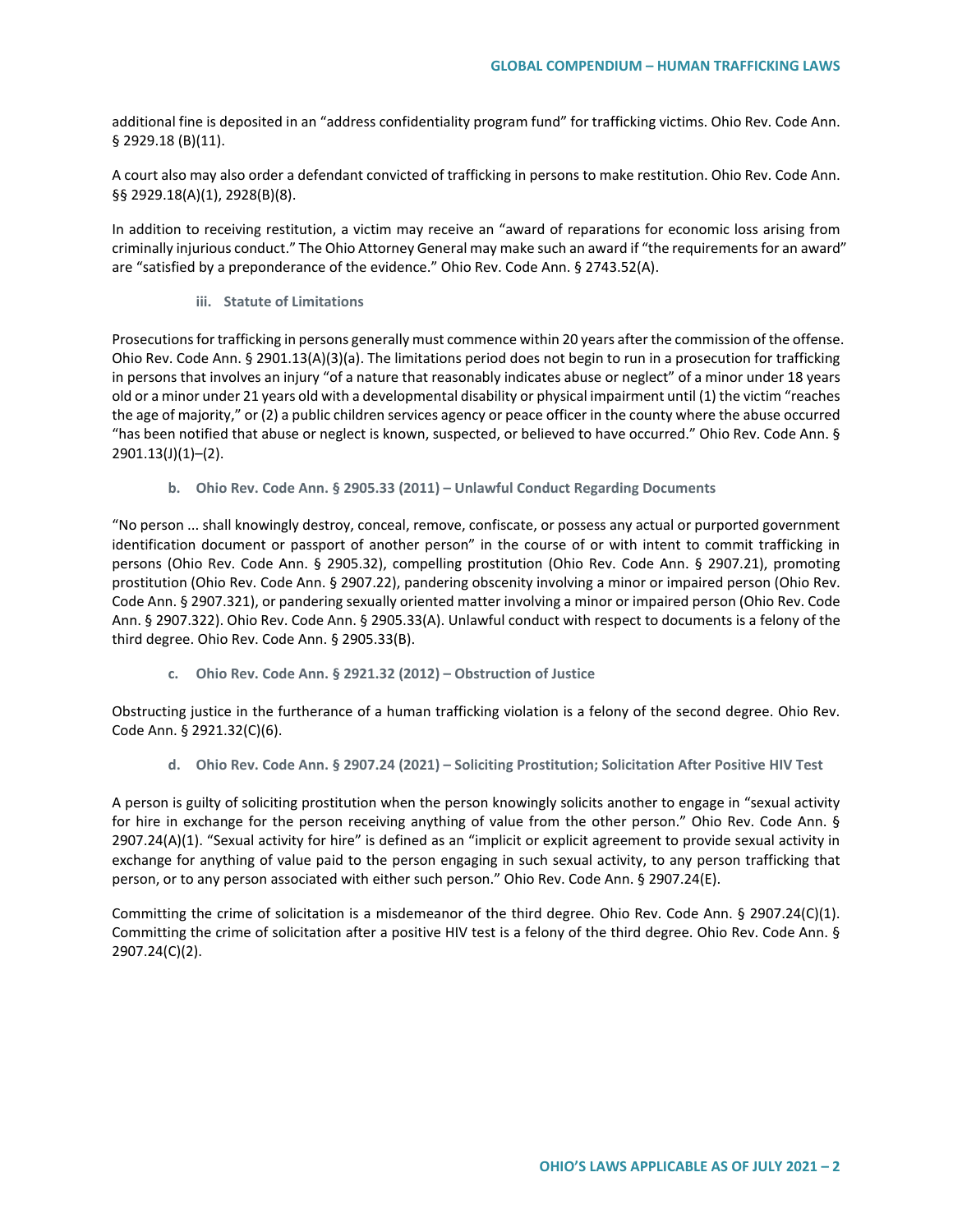**e. Ohio Rev. Code Ann. § 2905.61 (2019) – Kidnapping**

The Ohio kidnapping statute provides that a person shall not "by force, threat, or deception, or, in the case of a victim under the age of 13 or mentally incompetent, by any means, ... remove another from the place where the other person is found or restrain the liberty of the other person" for purposes including to "hold in a condition of involuntary servitude." Ohio Rev. Code Ann. § 2905.61(A)(6). "Involuntary servitude" means "being compelled to perform labor or services for another against one's will." Ohio Rev. Code Ann. § 2905.31.

Committing the crime of kidnapping in this manner is generally a felony of the first degree. Ohio Rev. Code Ann. § 2905.61(C)(1).

**f. Ohio Rev. Code Ann. § 2905.62 (2011) – Abduction**

The crime of abduction in Ohio includes knowingly "hold[ing] another in a condition of involuntary servitude." Ohio Rev. Code Ann. § 2905.62(A)(3). "Involuntary servitude" for the purpose of the crime of abduction means "being compelled to perform labor or services for another against one's will." Ohio Rev. Code Ann. § 2905.31.

Committing the crime of abduction in this manner is a felony of the second degree. Ohio Rev. Code Ann. § 2905.62)(C).

**g. Ohio Rev. Code Ann. § 2981.02 (A)(1) – Forfeiture** 

A defendant's property may be subject to criminal (Ohio Rev. Code Ann. § 2981.04) or civil forfeiture (Ohio Rev. Code Ann. § 2981.05) to the extent that property served as "contraband involved in an offense," "proceeds derived from or acquired through the commission of an offense," or "an instrumentality that is used in or intended to be used in the commission or facilitation of ... [a] felony." Ohio Rev. Code Ann. § 2981.02 (A)(1)(a)–(c).

**h. Ohio Rev. Code Ann. § 2937.11 (2014) – Videotaped, Recorded, or Remote Testimony of Certain Minor Victims**

A victim under 16 years old may testify in a preliminary hearing for a trafficking in persons violation via closed circuit television.

**i. Ohio Rev. Code Ann. § 2151.414 (2016) – Parental Rights of Human Trafficker**

Parental rights are terminated for parents convicted of trafficking their own child or another child under their custody.

**j. Ohio Rev. Code Ann. § 2151.358 (2012) – Expungement of Adjudicated Delinquent Child Criminal Records**

A person adjudicated a delinquent child for soliciting prostitution, loitering to solicit prostitution, or engaging in prostitution may apply for expungement of the criminal record where the child's "participation in the act was a result of the person having been a victim of human trafficking." Ohio Rev. Code Ann. § 2151.358.

**k. Ohio Rev. Code Ann. § 2152.021 (2021) – Expungement for Certain Minor Human Trafficking Victims** 

If a court has reason to believe an allegedly delinquent child is a victim of human trafficking, the court shall appoint a guardian ad litem who is not the child's attorney. "The child, the child's attorney, the child's guardian ad litem, or the prosecuting attorney may petition the court to hold the complaint in abeyance … [if] the act charged in the complaint is related to the child's victimization." Ohio Rev. Code Ann. § 2152.021(F)(2). The court may grant the petition with or without a hearing. Ohio Rev. Code Ann. § 2152.021(F)(3). "The court may hold the complaint in abeyance for up to ninety days while the child engages in diversion actions." Ohio Rev. Code Ann. § 2152.021(F)(4).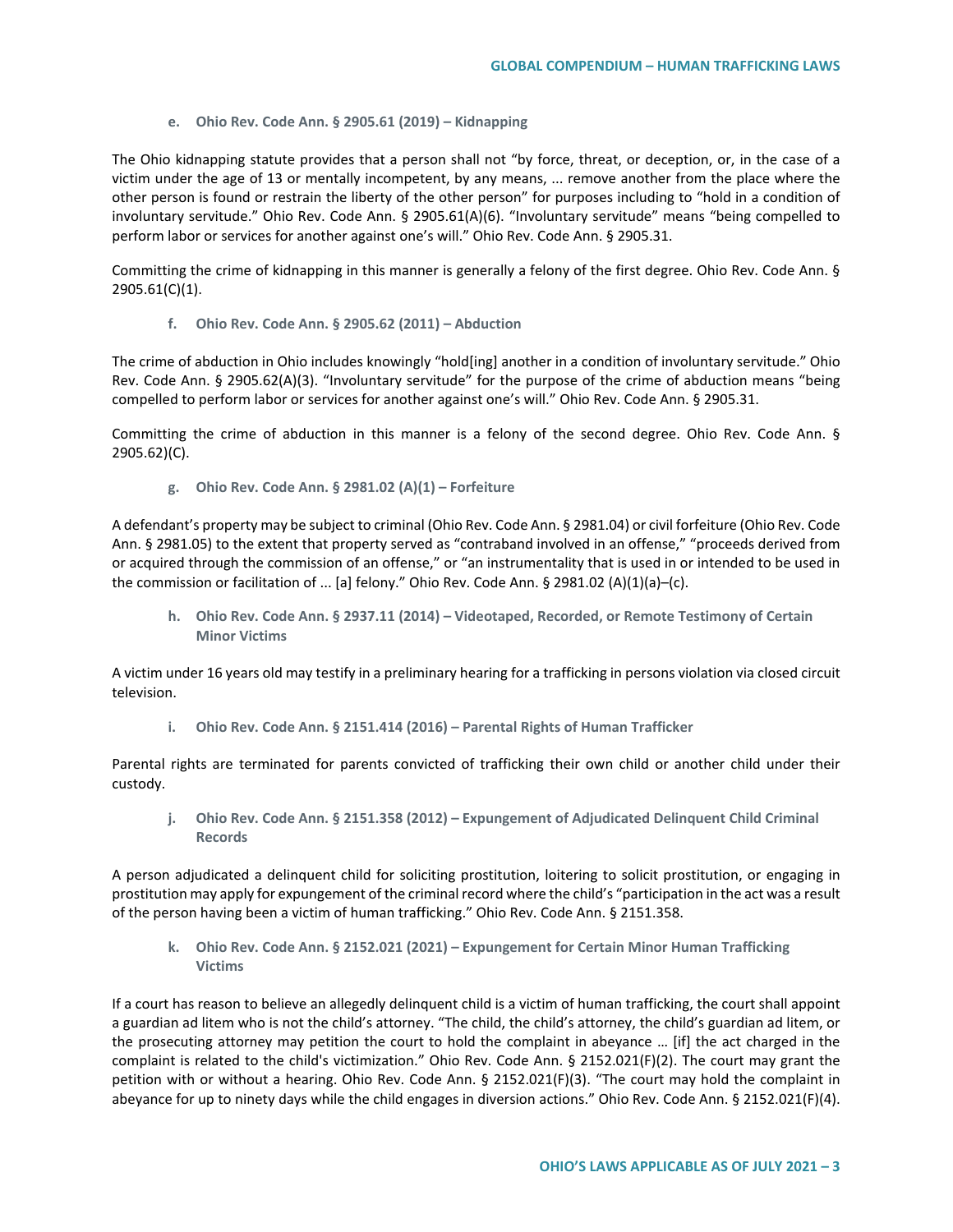"If … the child complies with the conditions of abeyance and actively engages in the diversion actions to the court's satisfaction, the court shall dismiss the complaint and order that the records pertaining to the case be expunged immediately." Ohio Rev. Code Ann. § 2152.021(F)(5).

**l. Ohio Rev. Code Ann. § 2953.38 (2019); Ohio Rev. Code Ann. § 2953.521 (2018) – Expungement** 

With limited exceptions, Ohio allows a person who has been convicted of soliciting prostitution, loitering to engage in soliciting prostitution, or engaging in prostitution to apply at any time for expungement of the record of conviction if the person's "participation" in the act "was a result of the person having been a victim of human trafficking." Ohio Rev. Code Ann. § 2953.38(B).

A person found not guilty of an offense or whose charges were dismissed may apply at any time after the finding of not guilty or dismissal for expungement of the official records in the case if the charge was the result of the applicant having been a victim of human trafficking. Ohio Rev. Code Ann. § 2953.521(B).

**m. Ohio Rev. Code Ann. § 2923.32 (2011) – Racketeering**

Ohio's racketeering statute includes trafficking in persons within its predicate acts. Ohio Rev. Code Ann. § 2923.31(I)(2)(a).

**2. Online Child Sexual Exploitation and Child Pornography Offenses**

Ohio Rev. Code Ann. § 2907.19 – Commercial Sexual Depiction of a Minor

Ohio Rev. Code Ann. § 2907.32 – Pandering Obscenity Involving a Minor or Impaired Person

Ohio Rev. Code Ann. § 2907.322 – Pandering Sexually Oriented Matter Involving a Minor or Impaired Person

Ohio Rev. Code Ann. § 2907.323 – Illegal Use of a Minor or Impaired Person in Nudity-Oriented Material or Performance

Ohio Rev. Code Ann. § 2919.22 – Endangering Children

**3. Ohio Rev. Code Ann. § 2950.03 (2019) – Sex Offender Registry**

A sex offender who is convicted of trafficking in persons must register as a "Tier II sex offender/child-victim offender." Ohio Rev. Code Ann. §§ 2950.03, 2950.01(F)(1)(g). A Tier II sex offender may not "establish a residence or occupy residential premises within one thousand feet of any school premises or child day-care center premises." Ohio Rev. Code Ann. § 2950.034(A). A Tier II sex offender is also directed to "register personally" with a county sheriff when engaging in certain activities within that county. These activities include residing, working, or attending school. Ohio Rev. Code Ann. § 2950.04 (A)(2)(a)–(e).

## **B. Civil Liability Statutes**

- **1. Ohio Rev. Code Ann. § 2307.51 (2012) – Civil Lawsuits** 
	- **a. Summary**

A victim of human trafficking, as defined in Ohio Rev. Code Ann. § 2905.32, may file a civil lawsuit in Ohio state court. Ohio Rev. Code Ann. § 2307.51(A). Such a lawsuit "is in addition to any other cause of action available under statutory or common law." Ohio Rev. Code Ann. § 2307.51(B).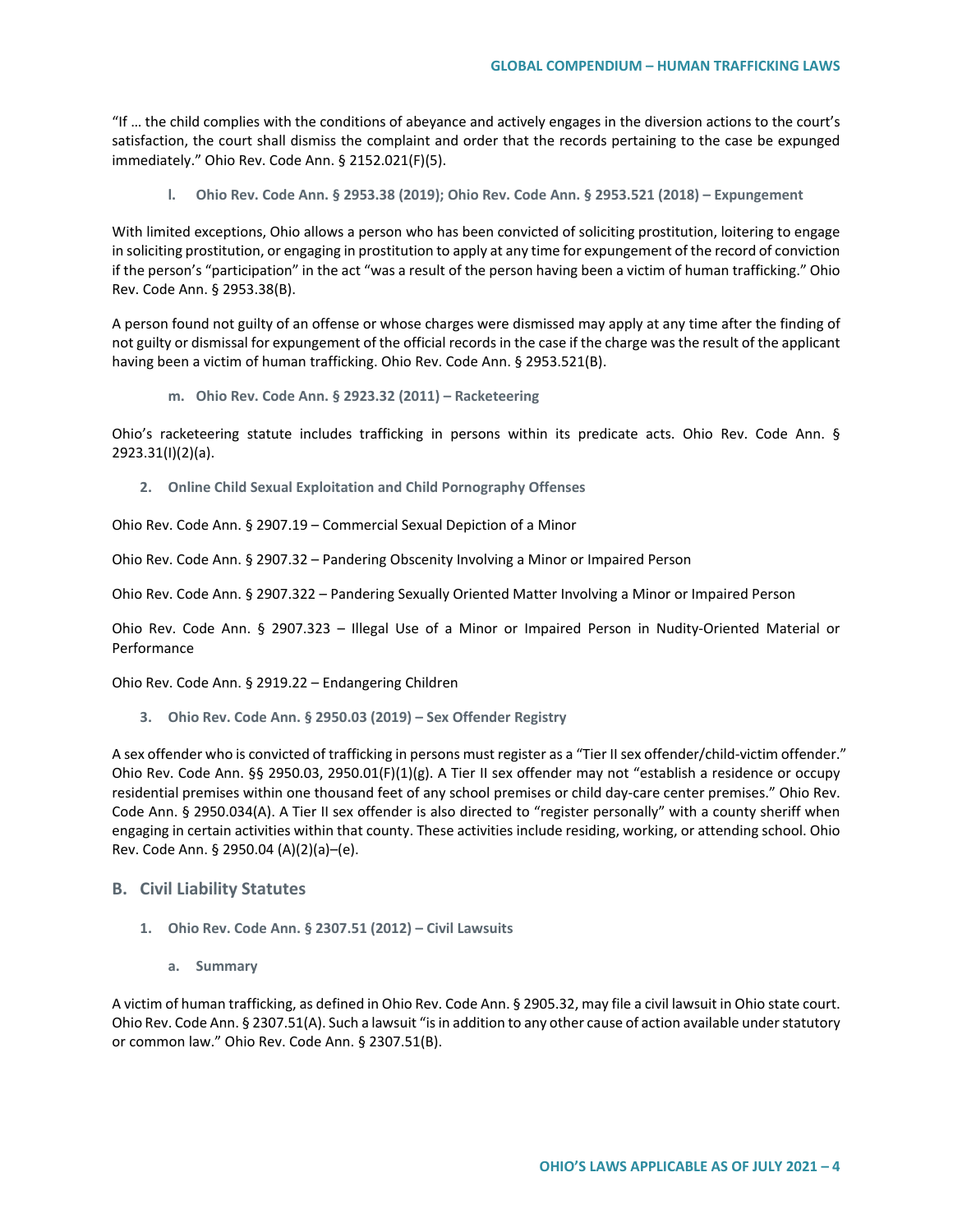**b. Damages and Other Relief**

The court may award compensatory and punitive damages. Ohio Rev. Code Ann. § 2307.51(A).

**c. Statute of Limitations**

Ohio's general statute of limitations for a tort claim applies. Ohio Rev. Code Ann. § 2305.09. That statute of limitations period is four years from when the injury occurred. This time limitation does not apply to "relief on the ground of fraud." Ohio Rev. Code Ann. § 2305.09(E).

- **C. Additional Statutes Specific to Human Trafficking**
	- **1. Ohio Rev. Code Ann. §§ 4111.01** *et seq***. (2007) – Unpaid Wages**

Ohio repealed its statutes governing the recovery of unpaid minimum wages. Ohio Rev. Code §§ 4111.02, 4111.15. However, employees may still file civil lawsuits against employers for failure to pay proper overtime wages. In such a lawsuit, an employee may also receive attorney's fees and costs. Ohio Rev. Code § 4111.10. Employees may also file wage claims with the Division of Commerce's Bureau of Wage and Hour Administration.

More information is available at: [https://ohio.gov/wps/portal/gov/site/jobs/topic-hubs/labor-law/labor-law.](https://ohio.gov/wps/portal/gov/site/jobs/topic-hubs/labor-law/labor-law)

**2. Ohio Rev. Code Ann. § 109.66 (2012) – Statistical Data on Human Trafficking Violations** 

The Ohio Attorney General must release annually statistical data regarding human trafficking violations of Ohio Rev. Code Ann. § 2905.32. To help prepare the report, local law enforcement agencies are required to collect and submit specified information regarding human trafficking violations.

**3. Ohio Rev. Code Ann. § 111.42 (2017) – Address Confidentiality Program**

Victims of crimes, including human trafficking, may apply to use a confidential address.

**4. Ohio Rev. Code Ann. § 109.73(A)(4) (2021); Ohio Rev. Code Ann. § 109.745 (2012) – Human Trafficking Training for Law Enforcement** 

Law enforcement officers must receive training in investigating and handling human trafficking violations.

**5. Ohio Rev. Code Ann. § 3319.073 (2021) – Human Trafficking Training for Teachers** 

School districts must incorporate "human trafficking content" into their "training in school safety and violence prevention."

**6. Ohio Rev. Code Ann. § 4743.07 (2012) – Human Trafficking Training for Certain Licensed or Certified Persons**

The Ohio General Assembly:

strongly recommends that every board, commission, or agency that is ... authorized to grant licensure or certification to persons who may encounter human trafficking victims in the normal course of their work promulgate rules ... to require those persons, as a condition of receiving or maintaining licensure or certification, to receive training in the recognition and handling of human trafficking cases.

Ohio Rev. Code Ann. § 4743.07.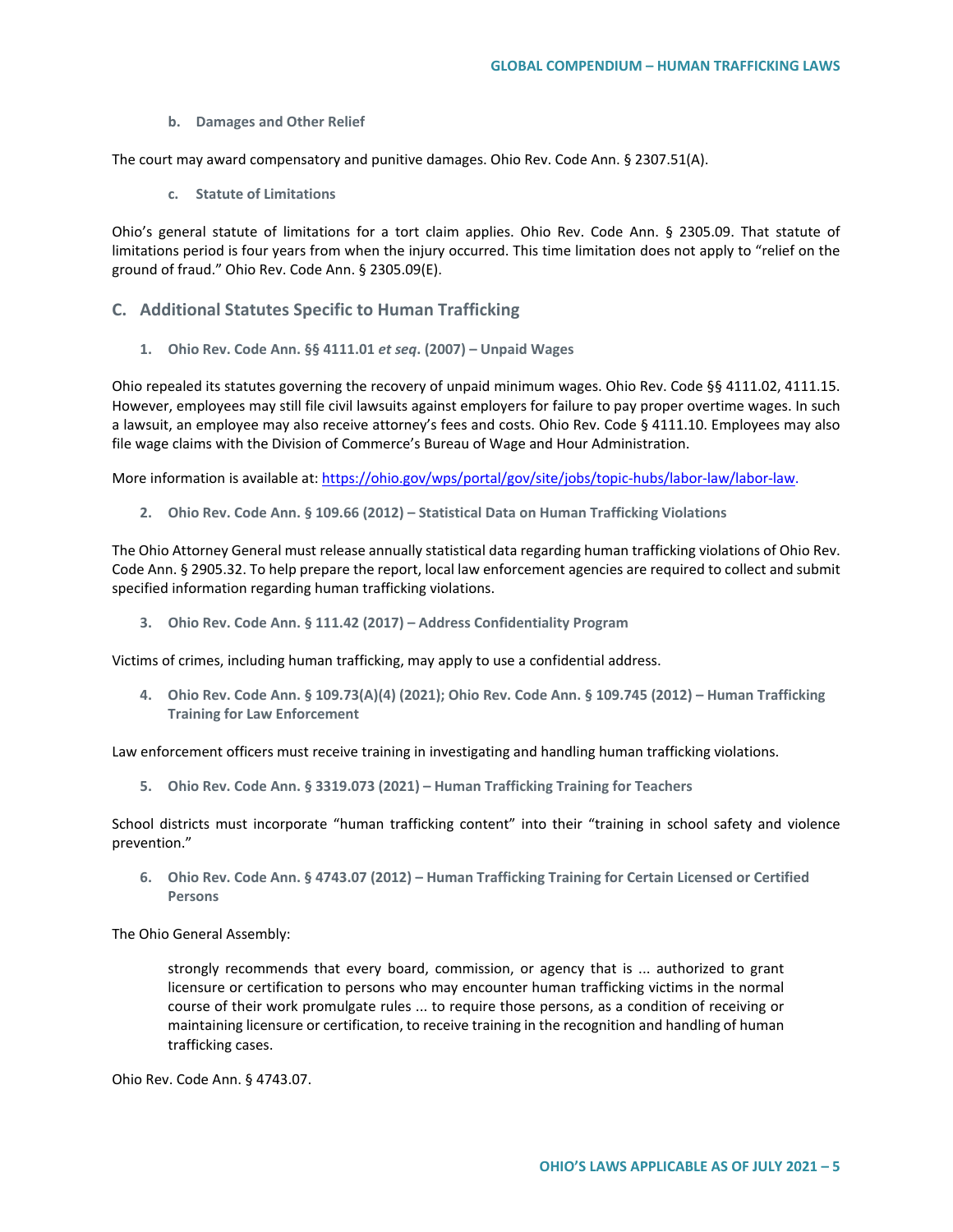**7. Ohio Rev. Code Ann. § 5101.87 (2012) – Human Trafficking Victims Fund**

Ohio created a fund "to be used for the sole purpose of treating, caring for, rehabilitating, educating, housing, and providing assistance to" human trafficking victims. The fund includes "money seized in connection with" human trafficking violations.

**8. Ohio Rev. Code Ann. § 5502.63 (2019) – Poster** 

The Department of Public Safety shall create a poster providing information regarding the National Human Trafficking Resource Center hotline and shall encourage its display at: highway truck stops; hotels; adult entertainment establishments; beauty salons; agricultural labor camps; hospitals or urgent care centers; any place "where there is occurring a contest for the championship of a division, conference, or league of a professional athletic association or of a national collegiate athletic association division I intercollegiate sport or where there is occurring an athletic competition at which cash prizes are awarded to individuals or teams"; massage parlors, massage spas, alternative health clinics, or similar entities; and fairs. Ohio Rev. Code Ann. § 5502.63.

#### **D. Significant Cases**

**1.** *State v. Brown***, 134 N.E.3d 783 (Ohio Ct. App. 2019)**

A jury found the defendant guilty of trafficking in persons in violation of Ohio Rev. Code Ann. § 2905.32. The defendant filed a motion challenging the sufficiency of the evidence, which the trial court rejected. On appeal, the defendant argued that he did not "force" the victim to engage in prostitution. *State v. Brown*, 134 N.E.3d 783, 798 (Ohio Ct. App. 2019).

Although the appellate court acknowledged that "while 'force' in the physical aspect of the word may not have been prevalent," sufficient evidence showed that the defendant "enticed, maintained, and provided for [the victim], knowing that she would be compelled to engage in sexual activity for continuation of that maintenance and support of herself and her son." *Id.* at 799. In other words, the appellate court held that Ohio Rev. Code Ann. § 2905.32 does not require the state to show "force"; instead, the state only needs to show an "act of 'compulsion.'" *Id.* at 798. Accordingly, the appellate court affirmed the conviction. *Id.* at 807.

### **E. Academic Research/Papers**

Valerie R. Anderson, Teresa C. Kulig & Christopher J. Sullivan, *Estimating the Prevalence of Human Trafficking in Ohio: Executive Summary Report* (Feb. 1, 2019), available at: https://humantrafficking.ohio.gov/links/Ohio\_Human\_Trafficking\_Prevalence\_Study\_Executive\_Summary.pdf.

Priscila A. Rocha, *Our Backyard Slave Trade: The Result of Ohio's Failure to Enact Comprehensive State-Level Human-Sex-Trafficking Legislation*, 25 J. L. & HEALTH 381 (2012).

Jennifer Eppick, Comment, *Making Sex Crime Not Pay: A Proposed Revision of Ohio's Human Trafficking Forfeiture Law*, 44 CAP. U. L. REV. 159 (2016).

Sarah Kathryn Brown, Comment, *No Longer Safe: Ohio's Dilution of Safe Harbor Protections for Trafficked Children*, 48 Cap. U. L. Rev. 537 (2020).

#### **F. Resources**

Case Western University School of Law Human Trafficking Research Guide (2020): <https://lawresearchguides.cwru.edu/c.php?g=639837&p=4480662>